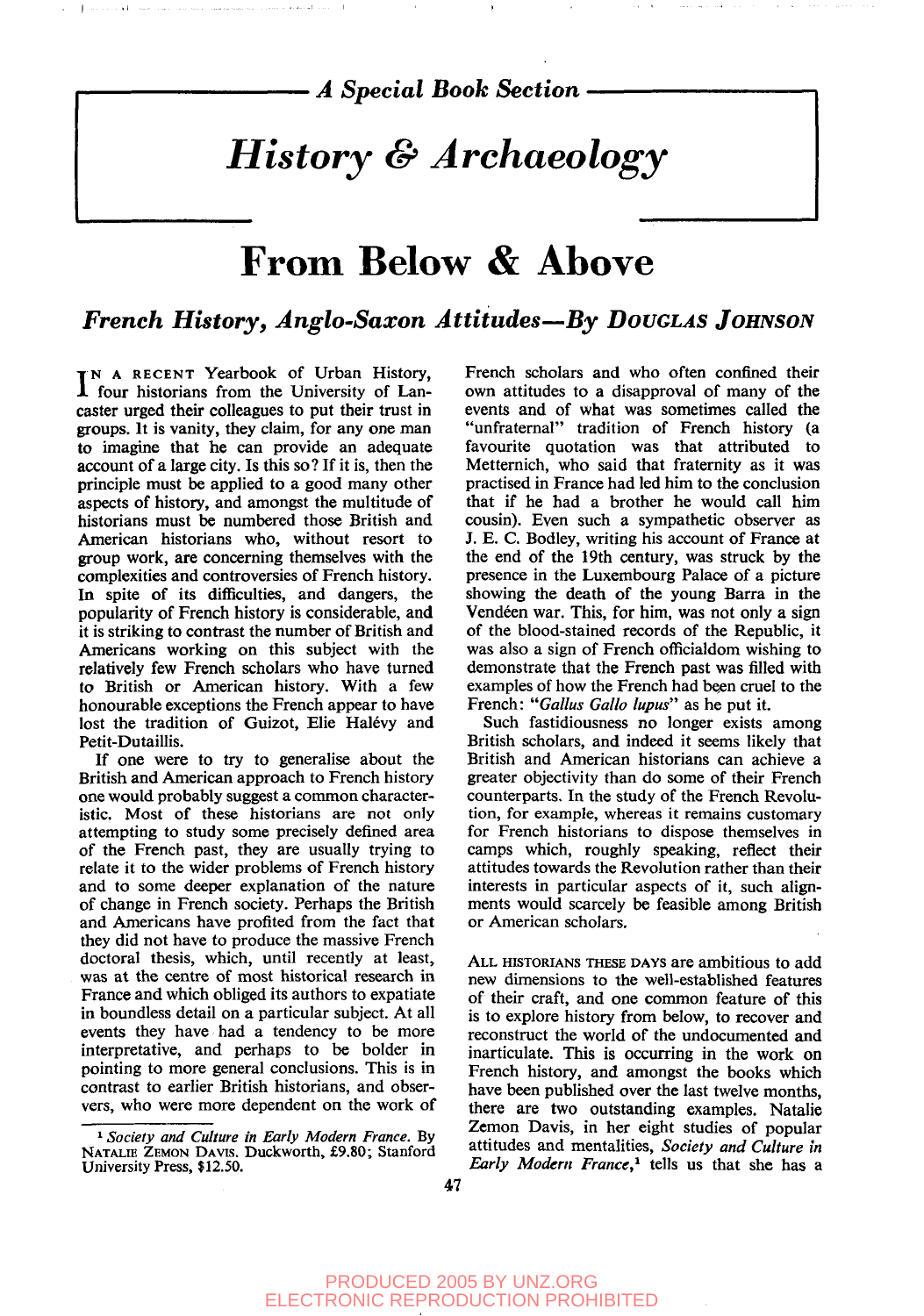continuous concern with the lives of those who are "modest." Olwen Hufton, in *The Poor of Eighteenth-Century France, 1750-1789,<sup>2</sup>* asks who were the poor, why they were there, and which areas faced the greater challenge of poverty. But this concern, and this questioning, is not an end in itself, and both writers, dealing with that section of the population that was numerically outstandingly important in the societies which they are studying, relate their investigation to issues which affect the general understanding of history.

Thus Professor Davis, when she writes about the print-workers in Lyon and their reactions to Protestantism, is discussing the sort of social experience which could help form Protestant consciousness among male artisans. She emphasises the confidence which the print-workers felt in their work as artisans, and it is this, rather than any significant correlation between socio-economic position and religion which is important. We probably do not need to be told that when skilled workers sang psalms in the streets, they were not trying to win higher wages. There was no apparent connection between their attempts to better themselves professionally and their choice of religion. If one considers how certain occupations appear to have been over-represented in the Protestant movement relative to their distribution in the population as a whole, then one finds that it is the metiers where skills were involved, or in which there was innovation and novelty, such as printing or goldsmith's work, which were attracted towards Protestantism. This is because these distinctive skills, and she includes literacy amongst them, facilitated men's consciousness (she uses the word "observation") of religious matters; because as groups many of these artisans had travelled fairly widely and were cosmopolitan; and because they were living in the city of Lyon, which had a long lay tradition and such a tradition of rebellion that the term for popular revolt in Lyon had a special name *(rebeine).* It was for these reasons, and in these circumstances, that the print-workers and their masters opted for Protestantism.

But the story does not end there. Subsequently they found Calvinism too severe, and they resented the fact that the Consistory objected to many of their customs; indeed, to the very closeknit nature of their organised group. Hence it was that they returned, if somewhat lukewarmly, to the Catholic Church (possibly influenced too by the evidence that this Church was showing remarkable strength). We are shown an episode in religious history, and one which in French terms is particularly interesting because it describes how a group created a communal relationship among themselves. In other essays, when she is writing about youth groups, about violence as a form of social behaviour, about the forms of poverty which were considered admissable, about women in urban environments, Professor Davis is also pointing to the complex social structure, with its many different kinds of power, cohesion and hierarchy.

 $I^T$  COULD BE that Professor Davis is too apt to impose a sociological concept upon the lower T COULD BE that Professor Davis is too apt to orders of 16th-century France, and perhaps she admits this implicitly when she says that historians of popular culture do not respect the way people lived, and in that sense have difficulty in understanding them. Professor Hufton cannot be criticised in the same way. Possibly because she has greater archival resources, she is able to let the people speak for themselves. But her conclusion is one of astonishment that the poor were able to survive at all, and it is when she is surveying the many expedients devised by the poor in their struggle to exist (and she writes about vagrancy, theft, prostitution, smuggling, child abandonment) that she comes across the link between festivity and violence. Perhaps French historians have been reluctant to examine the problem of violence (although there have been some exceptions) because they have preferred to depict violence as if it were the product of the Revolution, or because they do not wish to show the future sovereign people of the 18th century in an unworthy light.

The most common interpretation of the Revolution to find its way into history textbooks still remains the class interpretation, and for that reason one form of popular violence is acceptable, that is to say the grain or food riot. But Professor Hufton prefers to see beyond this. She writes about the ritual which surrounded a meaningless, gratuitous violence, and about "the ingrained violence of the working classes." There were some areas where the authorities claimed that they were fully occupied simply keeping the peace between rival gangs at fairs, and it would appear that if the fearsome life of the poor was accompanied by a compulsive desire to celebrate on public holidays, Fête-days and other occasions for gathering together, then these celebrations were accompanied by violent confrontations of the young. One village would attack another, the young men sometimes walking long distances in order to do so. This was a sport which could result in severe injury, and even in loss of life, and the families of those who had been mutilated or killed could claim compensation in the courts; but villagers would never give evidence against their own, and, as the author puts it, the usual

<sup>\*</sup> *The Poor of Eighteenth-Century France, 1750- 1789.* By OLWEN HUFTON. Oxford University Press, £9.00, \$29.00.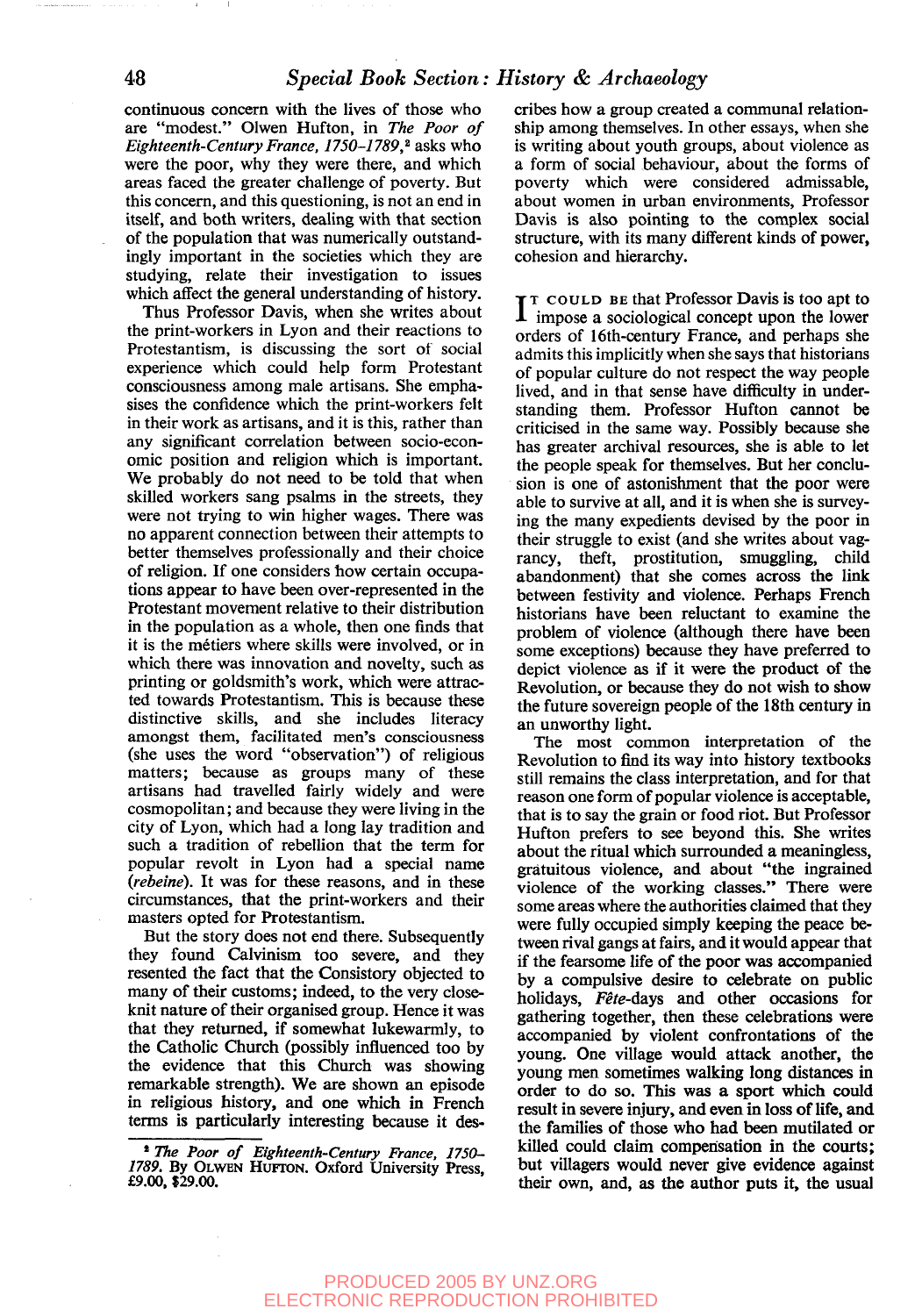#### *Special Book Section: History & Archaeology* 49

practice was to seek revenge on the next occasion. Violence in the towns was different. If for the farm workers violence was part of the ritual of holiday, and if for the rural poor it was by force rather than by litigation that they could defend themselves and their rights, in the towns the traditional village feuds and faction fights tended to become meaningless as old loyalties were blurred, the force of the law was nearer, the young did not always have leisure, or, if they did, had more ways of enjoying themselves. But both in the countryside and in the town, Professor Hufton shows us in the poor a whole population which has established its own codes of behaviour, its own sets of interests, loyalties and tolerance.

IN HIS LATEST BOOK, Paris and its Pro-<br>*vinces, 1792-1802*,<sup>3</sup> Richard Cobb also lets N HIS LATEST BOOK, *Paris and its Pro*the documents speak for themselves, and continues to reject any attempt to impose some quantitative or sociological framework on his free-ranging account of travelling into and out of Paris (although he does deal with other themes, this is the principal thread to his work). When one reflects on such a book as this, one is struck by the distance which separates this sort of approach from that of most French scholars. The distinction is not one of erudition, although Professor Cobb's knowledge of the archival resources for certain periods of French Revolution must remain unequalled, but it is rather that he is able to enjoy his history and to be seen enjoying it. He revels in the dramatic, the picturesque and the individual, and captures them from the archives. In contrast the predominant French approach to the Revolution, and one which has influenced most historians at some time, is one which insists on clarity. Starting from the premise that the Revolution was one of the great turning points in the history of mankind, believing that it has to take its place in the evolution from feudalism to capitalism, and convinced that it was the culmination of a long social, economic and political development, French historians invoke important social forces and point to a series of general crises in order to explain such a vital event. The greatness of the happening must be accompanied by appropriately great causes and consequences, even when one makes allowance for the trivial and the accidental. The emphasis is on the need to establish with rigorous clarity events which must be treated as portentous.

But this is not Professor Cobb's view. It is as if he has chosen to forget about the importance of the moment, for he cultivates the small



## **A History of the Hellenic World Volume 2: The Archaic Period**

The second of twelve volumes of this superbly illustrated history covers the period 1100 to 479 B.C. It takes in the whole of the Persian Wars with the major battles graphically represented in text diagrams and pictures. The book also chronicles the development of literature, advances in medicine, and the establishment of the Olympic Games. A most attractive section illustrates the social and domestic life of the period - cooking, washing, hairdressing, swimming, pets, music-making, and many other aspects of day-to-day life.

400 full colour plates.  $315 \times 243 - 555$  pp gold blocked - cloth binding - slip case 435 36601 7 **£16.00**

Volume 1 Prehistory and Protohistory £12.50



## **Heinemann Educational Books**

48 Charles Street, London W1X8AH

<sup>&</sup>lt;sup>3</sup> Paris and its Provinces, 1792-1802. By RICHARD COBB. Oxford University Press, £5.25, \$17.50.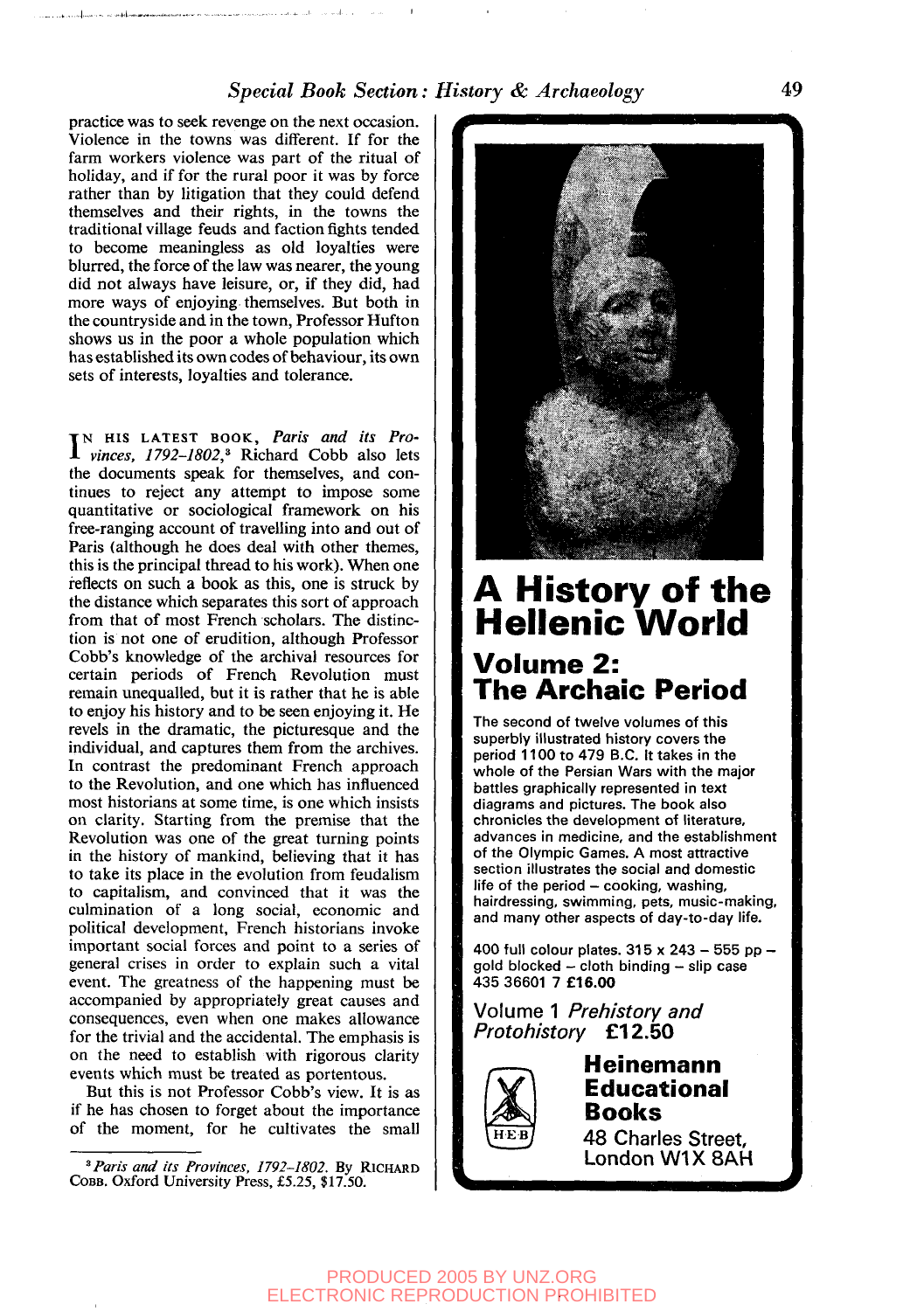occurrence, the *fait divers,* the everyday happening. He is not concerned with the dialectics of revolution; he prefers to think of the adventure of people on the road, their hopes, fears, opportunities. It is as if he transforms his people into Gideen characters, in search of the unknown. The categories are endless, as he tells us about men who are hoping to seduce women, women hoping for a profitable encounter with some wealthy cattle dealer, about the groups of travellers (fish merchants for example) whose journeys are regular occurrences and who have to come to agreements with the authorities. An individual is assassinated, a number of travellers in a coach have a quarrel and there is a law-suit (he is one of the first historians to use conversation as historical evidence), rural people show their hatred of strangers, Parisians shiver with apprehension as they look on the world of savagery which lies beyond the familiar areas of their city. We are shown banditry as being the expression of geographical facts, the frontier districts which surround every city as being the meeting-places of endless uncertainties and confusions. We are a long way from those who explain causes and consequences with neatness and clarity. The only conclusion is that habit can accustom people to almost everything. But the reader is wiser as well as being better informed.

IN ANOTHER SPHERE, British historians<br>I have been in the vanguard of one of the N ANOTHER SPHERE, British historians most fruitful developments in the study of French history. This has come from the realisation that it is the regions and the provinces which are of outstanding importance in any consideration of the Ancien Regime, or of Revolutionary France. French historians used to interpret the Revolution as an affirmation of the French nation and they used to scrutinise most closely those events which took place in Paris. This has changed; regional history has become respectable as historians have realised that a basic theme to revolutionary government is the nature of relations between Paris and the provinces, between the central administrators and the people. In these circumstances it has become natural to turn to the great urban centres which grew so rapidly in the course of the 18th century.

Bordeaux, for example, was a town which had acquired wealth and commercial success, it was a significant political centre, and it was an economic agglomeration which was unusually sensitive to change and crisis. A group of talented local scholars have been working on this history, but it is noticeable that two important studies have recently appeared in English. William Doyle, with *The Parlement of Bordeaux and the End of*



PRODUCED 2005 BY UNZ.ORG ELECTRONIC REPRODUCTION PROHIBITED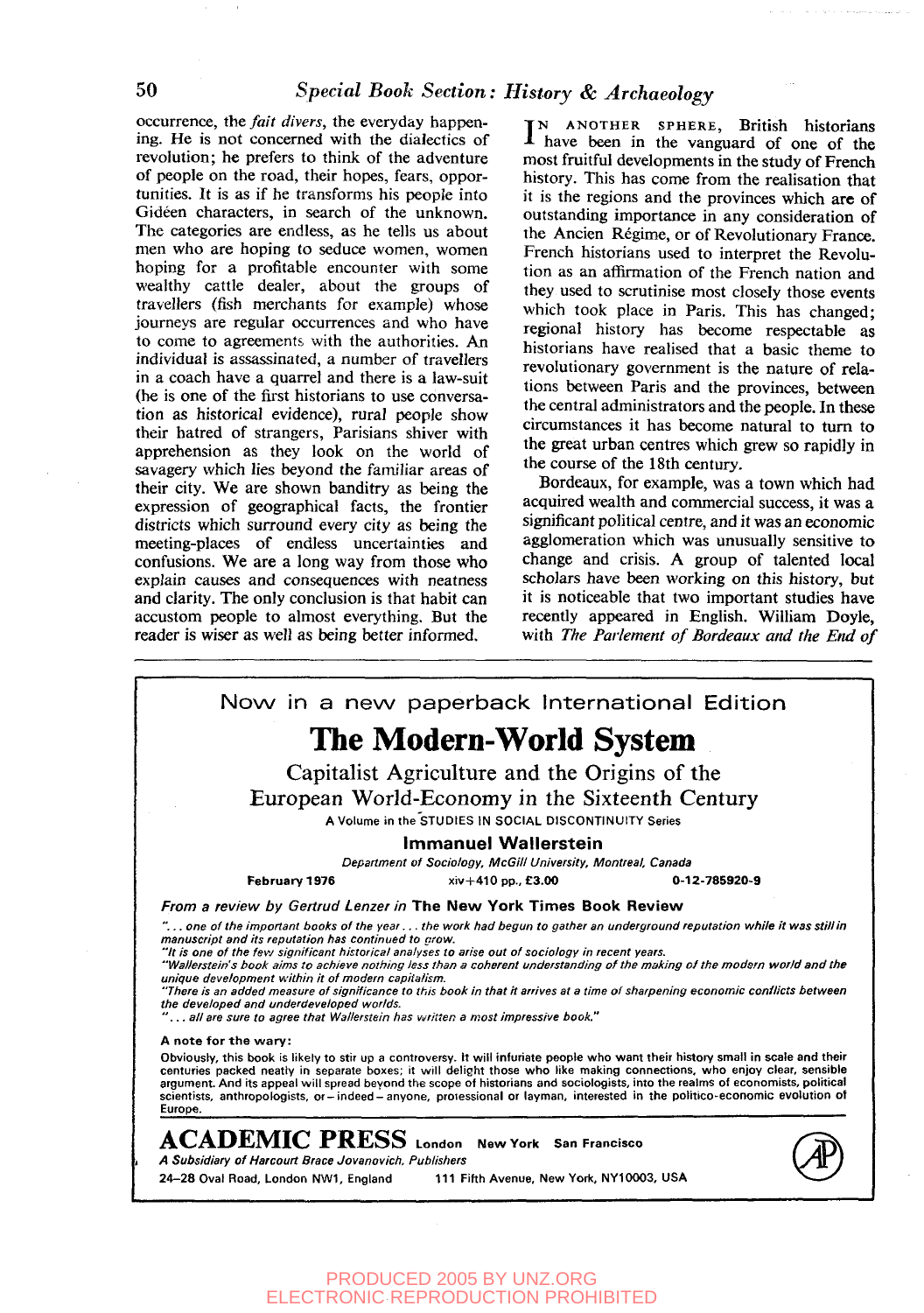#### *Special Book Section: History & Archaeology* 51

*the Old Regime, 1771-1790,\** has produced the first socio-political analysis in depth, and in *Society and Politics in Revolutionary Bordeaux* Alan Forrest has written the first overall examination of the city's politics in terms of the Revolution.<sup>6</sup> Both point to the particular nature of Bordeaux within the national framework. The possession of a parlement was a great source of regional pride, and in a city where the legal profession must have formed a tightly knit fraternity numbering several thousand, then everything that concerned the rights of the region against centralised government, and everything that concerned the complicated legal procedures that surrounded local traditions and privileges, was the subject of acute interest.

ومراددته والمتعمل وديدت المستستعد وتحدده الماستدعائك للقصد ويتمرض والحرارين

IT IS DR DOYLE'S contention that it is precisely this local consciousness and these purely local loyalties which endowed the parlement's position with strength. But equally this was the reason which explains the wider failure of the parlements to evolve an effective political philosophy or system. They reacted defensively to a government which was determined on reform, and this defence, made up of expedients rather than principles and of local solutions to problems which existed on a national scale, was a measure of a failure in the prevailing political culture. Dr Forrest, in his book, emphasises the continuity of events in Bordeaux and describes a revolution which was moderate and conservative. Only in the Federalist revolt of 1793 does he find the lawyers and merchants ready to rebel and to break the law. But again, this was not because of any adherence to a coherent philosophy, whether counter-revolutionary or monarchist, but because of local conditions and because of a particular way of viewing these conditions. It is clear, whether we are dealing with the violent crimes, usually contained and dealt with within the local community, or whether we are talking about the notabilities who were in charge of their cities, that the impact and the shock of a centralised authority was greater than historians have allowed for. Among two of the orthodoxies of French historical writing, the one seeing the rise of Robespierre as a largely natural and inevitable process, the other seeing it as the result of some sort of accidental *derapage,* these two accounts of society and politics in Bordeaux suggest a different sort of reality.

6  *Society and Politics in Revolutionary Bordeaux.* By ALAN FORREST. Oxford University Press, £8.00, \$25.75.

# **A GENERAL HISTORY OF EUROPE**

The Decline of the Ancient World A H M Jones Paperback Edition

The decline of the ancient world is in itself a fascinating problem. Though the Roman Empire fell, much survived, and the history of medieval Europe is scarcely intelligible without some knowledge of its Roman background. After two introductory chapters on the sources and on the early Empire, the following chapters give a brief narrative of events from the accession of Diocletian in AD 284 to the end of the sixth century £2.95 net

#### Europe in the Central Middle Ages 962-1154

Christopher Brooke Paperback Edition

The eleventh and early twelfth centuries are now recognised as a period of critical importance in Western Europe. Professor Brooke gives not only an account of political events, but also an appreciation of the very important religious and cultural changes which took place between 962 and 1154 in Western Europe and which eventually led to the intellectual and spiritual ascendancy of the West over Byzantium. £2.75 net

#### Europe in the High Middle Ages 1150-1309:

John H Mundy Paperback Edition

This book deals in detail with the social, economic, political and intellectual life of Latin Europe in a period of great achievement and vigorous change. £3.50 net

*mmm* Longman

*<sup>\*</sup> The Parlement of Bordeaux and the End of the Old Regime, 1771-1790.* By WILLIAM DOYLE. Ernest Benn, £8.75; St Martin's Press, \$21.95.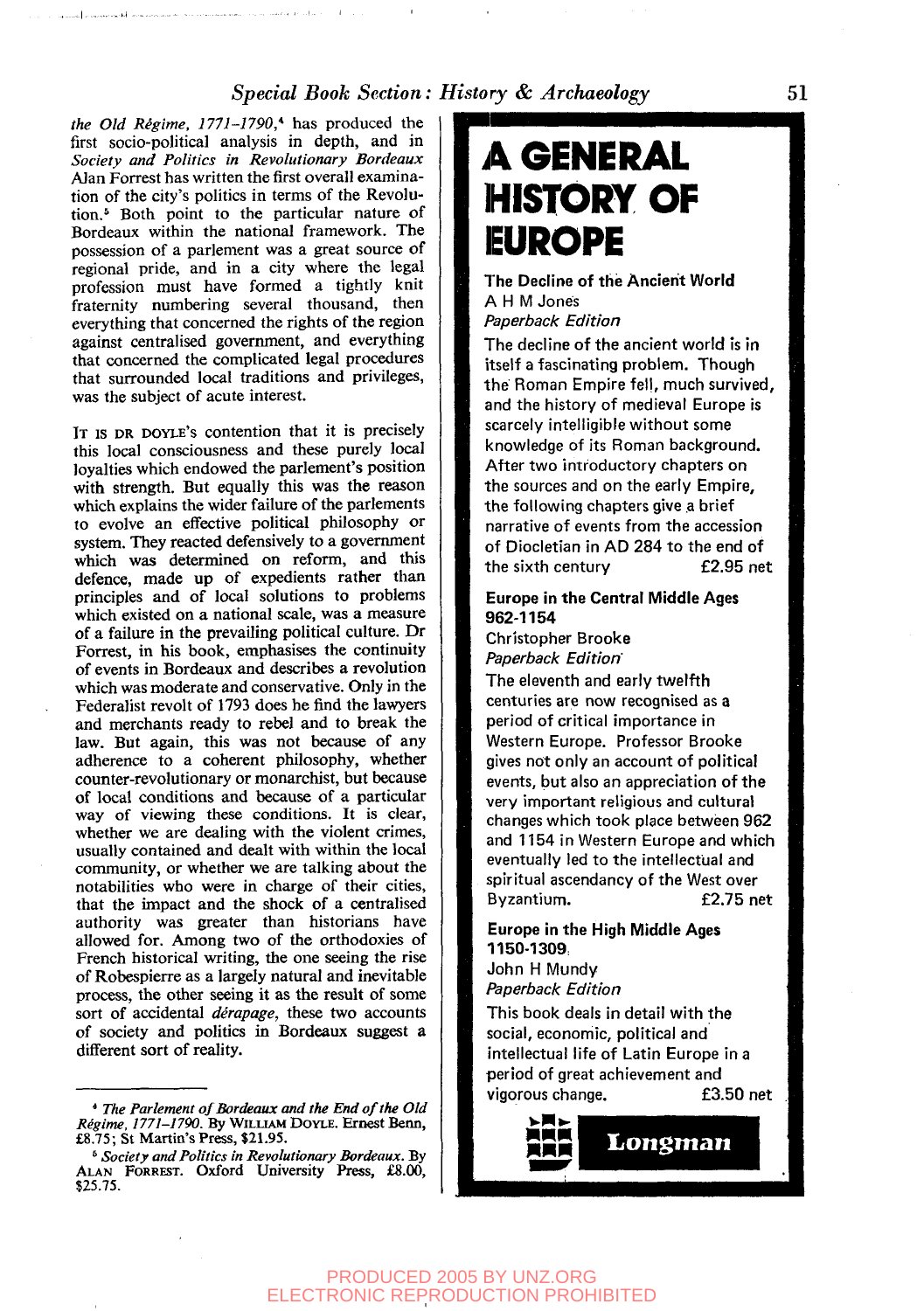THE PERIOD OF THE DIRECTORY has been<br>neglected for a long time. It was convenient HE PERIOD OF THE DIRECTORY has been to consider French history after the death of Robespierre either as a betrayal of the ideals of the Year II, or as a corrupt and disheartening prelude to Bonapartism and the Empire. This attitude is in process of being revised, and British and American historians have played an important part in renewing the study of the period. This is only fitting, since it was a British historian who was among the first, more than 40 years ago, to attack the myth of the Directory's weakness and venality. Martin Lyons, in *France under the Directory,"* specifically states that he is continuing the process of demystification which was started by Goodwin, and he sets out to study the Thermidorean and Directorial regimes in their own right; while M. J. Sydenham, in *The First French Republic, 1792-1804,*' consciously rebels against the habit of abruptly ending the history of the Revolution in 1794 or in 1795.

Neither of these books is the result of the sort of research which distinguishes the work of the

<sup>122.50,</sup> paper \$6.95. 7  *The First French Republic, 1792-1804.* By M. J. SYDENHAM. Batsford, £5.00; University of California Press, \$13.00.



historians to whom reference has already been made, but the interpretations are none the less important. To terminate the history of the Revolution with the death of Robespierre is to suppose, implicitly at least, that what the Revolution was about is to be studied in the years 1792 to 1794, and is to suggest that there were a number of revolutionaries in France who had certain specific aims and that the history of these years is that of their attempting to achieve these aims. As Professor Sydenham puts it, there is no reason why either the period before 1792 or the period after 1794 should not be equally revealing about the real nature of the Revolution.

It is true that the Directory is one of these régimes which suffers from the ease with which one identifies its enemies and the difficulty of defining its supporters. It is also a régime which enjoyed various successes in the field of legislation which can be pointed out, and which exists with a certain perspective in French history because some of its characteristics were reproduced in the Second and Third Republics, but which nevertheless was unsuccessful. It was overthrown by a military coup, and no historian can deny that the advent of Napoleon Bonaparte went a long way to transforming the scene. But the idea is gaining ground, and both these historians echo it, that the 18 Brumaire was not the real turning point. The transition from Directory to Consulate is one which emphasises continuity. It is the advent of the Empire which constitutes the real break, or at all events it is Bonaparte's success in governing arbitrarily from the end of 1801.

Perhaps British historians find it easier to appreciate the Directory than do their French counterparts. An imperfect parliamentary regime which saw a bourgeois élite resume its authority, a determination to protect property rights, and the hope that the gains of revolution could be guaranteed by a narrowly based political oligarchy—all have a certain familiarity. Martin Lyons writes about the wide inequalities of wealth which the Directory tolerated, and his chapter on *"les maigres"* shows how famine, inflation and the collapse of public charitable institutions aggravated the miseries of the poor. Professor Sydenham writes particularly about the internal conflicts within the ruling political class, its distrust of the electorate and the way in which it offended many of its supporters by illegalities. It could be that in the future British historians will also follow up those aspects which have been shown to be important in the earlier periods and examine the Directory's attempt to come to terms with the political realities of the provinces (all the more so because a number of provinces (all the more so because a number of<br>Erench historians have written on individual French historians have written on individual<br>departments during the period of the Directory).

*<sup>&</sup>quot;France under the Directory.* By MARTIN LYONS. Cambridge University Press, £7.90, paper £2.50;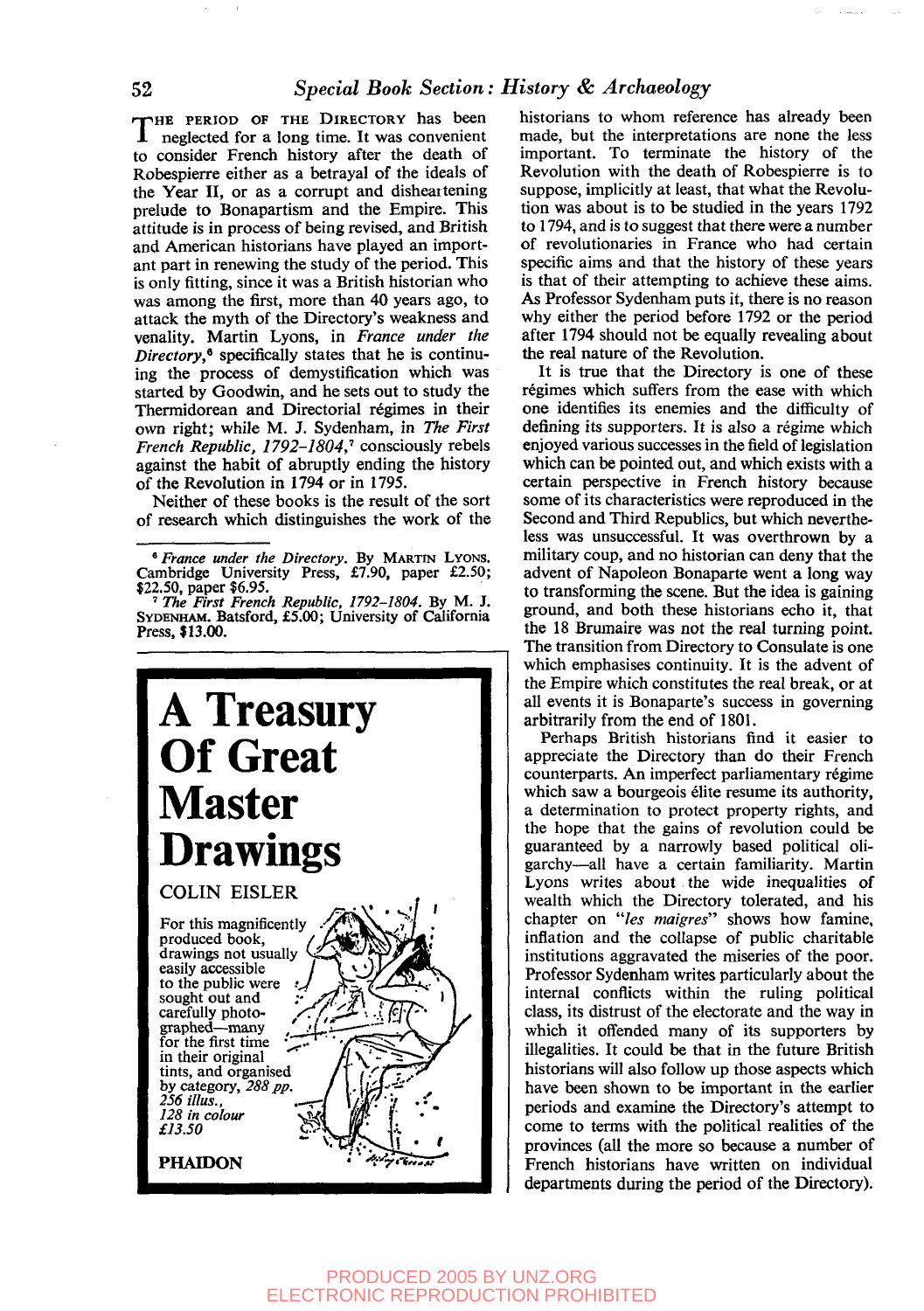

Gary Troeller

During the early part of this century, Ibn Sa'ud rose from obscure tribal chief of a vanquished dynasty to the acknowledged leadership of most of the Arabian peninsula. Dr. Troeller traces the rise of the Sa'udis and their relations with the British, making his book not only a study in Middle Eastern history but also an essay in international relations and imperial history. 0 7146 3062 4 Cased £6.95 Publication: Spring 1976

### **France and the Coming of the Second World War**

Anthony Adamthwaite

The first study to take advantage of the recently-opened French archives of the years which saw France transformed from a leading military power to a German satellite. Anthony Adamthwaite's analysis of the diplomatic, parliamentary and military sources presents a remarkable insight into the controversial origins of the war. 0 7146 3053 7 Cased £10.00 Publication: Spring 1976

### **European Imperialism and the Partition of Africa**

#### E. F. Penrose (Ed)

The rapid and almost complete European partition of Africa in the last two decades of the nineteenth century is fascinating not only as a spectacular episode in European history and as a major event in African history, but also because it presents a crucial test of the historian's ability to explain and interpret events. 0 7146 3058 6 Cased £5.50

#### **The Queen's Wards**

#### Joel Hurstfield

The system by which the Court of Wards administered on behalf of the Crown the properties of fatherless minors had a special significance in government policy and played a considerable role in the politics of the age.

.. enables us not only to understand the Wards of Court but to understand better the whole fundamental problem of Elizabethan public life." Times Lit. Supp. 0 7146 2953 7 Cased £6.50

#### **A Siberian Journey: The Journal of Hans Jakob Fries 1774-1776**

Walther Kirchner (Trans, and Ed.)

. . . his introductory essay . . . the most comprehensive and balanced survey in any language of th<mark>e</mark><br>urprisingly numerous travel accounts of Siberia from 1725 to 1825.'' Times Lit. Supp. surprisingly numerous travel accounts of Siberia from 1725 to 1825."

### **AND FROM THE WOBURN PRESS:**

#### **The Victorian School Manager**

Peter Gordon

".. . an excellently diligent piece of research into the very varied people who managed the schools intended for working class children .. . This is a necessary book, not only for historians but also for general readers in the period, who will hereby understand much formerly passed over uncomprehendingly." Marghanita Laski in The Listener

Frank Cass & Co Ltd 67 Great Russell Street London WC1 B 6BT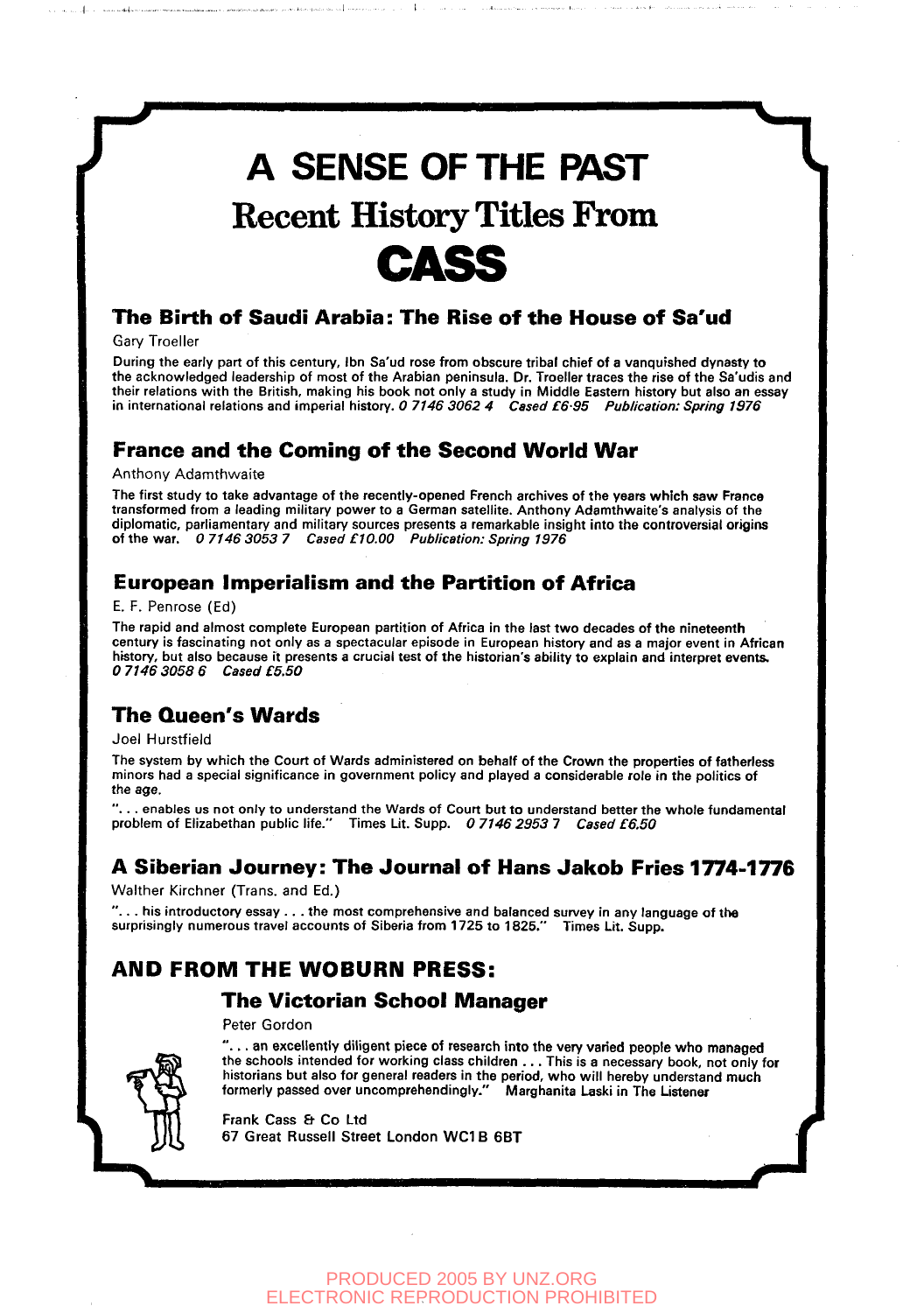Such a study would be in the tradition of Cobb, Doyle and Forrest.

BEFORE LEAVING the subject of the Revolution, and bearing in mind the French reputation for producing outstanding works of *haute vulgarisation,* it is appropriate to point to a short, illustrated history which surveys the whole field from 1789 to 1799 and which probably betters in clarity and good sense any similar publication. Norman Hampson is well-known for his studies of the Enlightenment and Robespierre, and *The French Revolution: A Concise History\** is well in the tradition of British historians when he examines the myths which surround this movement. Not a great blood-letting, not the destroyer of the nobility, not the transformation from one sort of economic power to another: the Revolution was none of these things. He describes it rather as an episode which put an end to a way of life, but which was essentially the appeal, by revolutionaries, to a set of principles which they believed to be universal. Thus the Revolution was vital for France, for Europe and for the Atlantic world.

WHEN ONE GOES BEYOND the Revolution into the 19th century, then the historian is freed from the need to understand a gigantic series of gigantic events but faced with the problem of unravelling a series of paradoxes. The French state is strong, but fragile; revolution is frequently invoked, but regularly avoided or reversed; nationalism is a constant force, but social and ideological differences within the nation have multiplied; economic progress has taken place, but without modifying the centralised, bureaucratic authority of the state; foreign policy is important, and is linked to the process of enhancing national self-esteem, but for post-Napoleonic France, wars were either difficult or unsuccessful. British and American historians, considering the problems which arise from these paradoxes, can of course use their well-tried and customary methods of estimating and explaining this interplay of tradition and change. Roger Price in *The Economic Modernisation of France, 1730-1880/* sees certain aspects of the economy as determining the essential nature of French society. Rigid social structures, local particularisms, archaic economic techniques—all survived as a result of poor communications, which prevented the creation of large markets and competitive pressures. But with the railway revolution, according to Mr Price, this compartmentalisation, which was the fundamental characteristic of the ancien regime, began to disappear. Possibly Mr Price underestimates the resistance to change, which helps to make some of the paradoxes, and one should turn to the more detailed case study of the glass workers, who experienced the full effects of social and economic transformation as their trade turned from being skilled, and somewhat isolated, to being semi-skilled and politically militant. An American historian, Joan Wallach Scott has carefully reconstructed the experience of these men in her book *The Glassworkers of Carmaux.<sup>10</sup>*

BUT THERE ARE NEW and more experimental methods of writing history. Thomas D. Beck, in his *French Legislators, 1800-1834,<sup>11</sup>* has carried out an exercise in quantitive history in order to analyse the composition of the lower house of the French Parliament, and to show how the political situation became transformed as new generations, new groups of professions, and new elites came into power. Charles Tilly, and his relatives who have concerned themselves with Italy and Germany, has studied collective action in *The Rebellious Century, 1830-1930,<sup>12</sup>* and has come to the conclusion that large social changes which have taken place have led to the creation of new solidarities and new structures of power. Theodore Zeldin, in *Ambition, Love and Politics,* the first volume of his major work, *France, 1848-1945,<sup>13</sup>* has avoided narrative, and has examined not only the different groups which made up French society, but has looked at intimate sentiments, aspirations and assertions. The theme is diversity, whether it be social, economic, sexual, religious, or regional. The framework remains national, since the subject is France.

In one of his many manifestos, Lucien Febvre complained that there were too many historians who were conscientious, industrious and well educated, who wrote history as their grandmothers had applied themselves to the most finicky of tapestry-work, and who only sought to find out

<sup>8</sup>  *The French Revolution: A Concise History.* By NORMAN HAMPSON. Thames and Hudson, £4.25. *" The Economic Modernisation of France, 1730-*

*<sup>1880.</sup>* By ROGER PRICE. Croom Helm, £6.95.

<sup>&</sup>lt;sup>10</sup> The Glassworkers of Carmaux. By JOAN<br>WALLACH SCOTT. Harvard University Press, £6.00, \$10.00.

<sup>11</sup>  *French Legislators, 1800-1834.* By THOMAS D. BECK. University of California Press, £7.55, \$13.75.

<sup>12</sup>  *The Rebellious Century, 1830-1930.* By CHARLES TILLY, LOUISE TILLY, RICHARD TILLY. J. M. Dent, £6.00.

<sup>&</sup>lt;sup>13</sup> Theodore Zeldin, *France*, 1848–1940, Vol. I<br>(Oxford University Press, 1973). See Anthony<br>Hartley, "Was France a Success?", ENCOUNTER (November 1973).